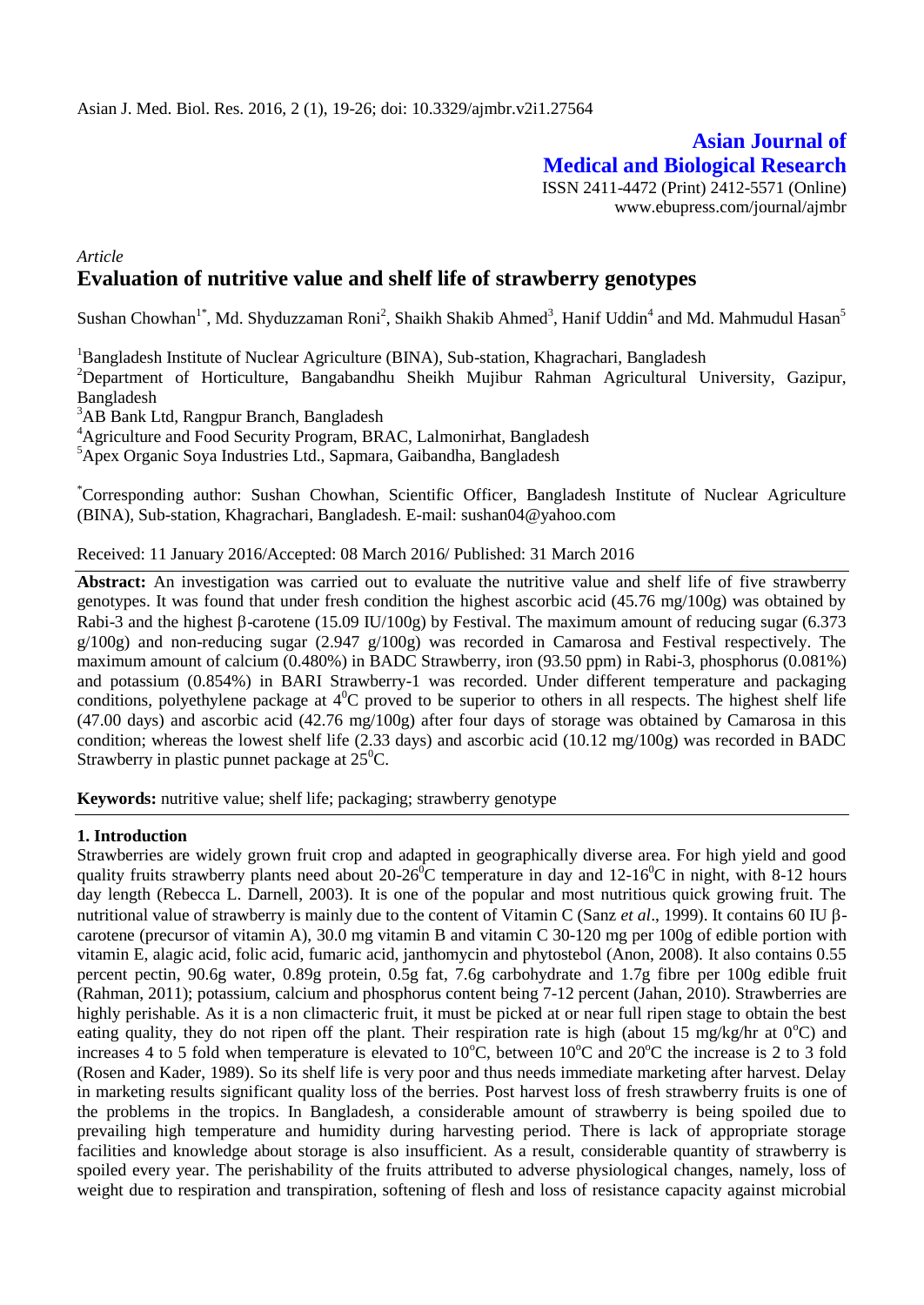attack. Such spoilage causes considerable economic loss to both traders and retailers. Providing appropriate storage condition along with proper packaging materials is one of the important methods to reduce post harvest losses of strawberry. Therefore, the present investigation was carried out to find out optimum storage conditions for increasing the shelf life and to determine the nutritive value of strawberries under different storage conditions.

### **2. Materials and Methods**

The investigation was carried out in the laboratory of the Department of Horticulture and Department of Soil Science, Bangabandhu Sheikh Mujibur Rahman Agricultural University (BSMRAU), Gazipur during the period from January to April, 2012. The experiment consisted of three factors. Five genotypes- Rabi-3, Camarosa, BARI Strawberry-1, BADC Strawberry and Festival were treated as factor A. Three storage conditions- Control or RT,  $4^{\circ}$ C and  $12^{\circ}$ C were treated as factor B. Two packaging conditions- polyethylene package (0.05 mm thickness) and plastic punnet (0.25 mm thickness) were treated as factor C. The experiment was laid out in factorial completely randomized design (CRD) with three replications. Data on ascorbic acid (mg/100g),  $\beta$ -Carotene (IU/100g), reducing sugar (g/100g), total sugar (g/100g) and non reducing sugar (g/100g) was recorded immediate after harvesting of the fruits. Calcium (%), Iron (%), Phosphorus (%) and Potassium (%) were determined from the oven dried samples. Shelf life (days) and ascorbic acid (mg/100g) content under different treatments was also recorded. Shelf life (days) of strawberry fruits under different temperatures ( $4^{\circ}$ C,  $12^{\circ}$ C, RT) and packaging conditions (polyethylene pack and plastic punnet) were measured by initiation of any objectionable symptom (like microbial infection, colour change, objectionable odor etc.) which was observed by eye estimation. Changes in ascorbic acid content under different temperature and packaging conditions were determined four days after putting into storage. Ascorbic acid content was determined as per the procedure described by Pleshkov (1976). For  $\beta$ -Carotene estimation, one gram of sample was crushed and mixed thoroughly with 10 mL acetone: hexane (4:6) solution. This sample was centrifuged and optical density of the supernatant was measured by spectrophotometer (Model no. 200-20, Hitachi, Japan) at 663 nm, 645 nm, 505 nm and 453 nm. Calculation was done according to the formula of Nagata *et al.* (1992). Reducing, nonreducing and total sugars were estimated as per the procedure described by Somogyi (1952) using Bertrand A, Bertrand B and Bertrand C solutions. Dried plant materials were digested with concentrated  $HNO<sub>3</sub>$  and  $HClO<sub>4</sub>$ mixture as described by Piper (1966) for determination of total calcium, iron, phosphorus and potassium content. Calcium, iron and potassium extract readings were taken in atomic absorption spectrophotometer (Model no. 170-30, Hitachi, Japan) at wavelength of 422.8 nm, 248.3 nm and 766.5 nm respectively. Total phosphorous contain in the extract was determined by Vanadomolybdate yellow colour method as described by Jackson (1973). The absorbance was measured at 440 nm wavelength by a double beam spectrophotometer (Model no. 200-20, HITACHI, Japan). The collected data on various parameters were statistically analyzed using MSTAT-C program and the significance was tested by ANOVA. The means of different parameters were compared by Duncan's Multiple Range Test (DMRT) at 1% or 5% level of probability (Gomez and Gomez 1984).

### **3. Results and Discussion**

The results obtained from the present investigation have been presented and discussed character wise under separate headings.

# **3.1. Ascorbic acid**

Variation in free ascorbic acid among the genotypes was statistically significant (Table 1). It ranged between 35.21 and 45.76 mg/100g. The highest content of free ascorbic acid was recorded in Rabi-3; which was statistically identical to Camarosa and Festival. The lowest was in BADC Strawberry; which was statistically identical to BARI Strawberry-1. In a study Zmuda *et al*. (2004) found highest 60 mg ascorbic acid among 23 strawberry cultivars. The above finding is less than that; this was mainly due to climatic and environmental factors.

### **3.2. -carotene**

Significant variations in the amount of  $\beta$ -carotene were found, when considered different genotype effect. It varied from 9.56 to 15.09 IU/100g (Table 1). Festival had the maximum amount of  $\beta$ -carotene (15.09 IU/100g) followed by BADC Strawberry. Camarosa had the lowest amount of  $\beta$ -carotene (9.56 IU/100g) which was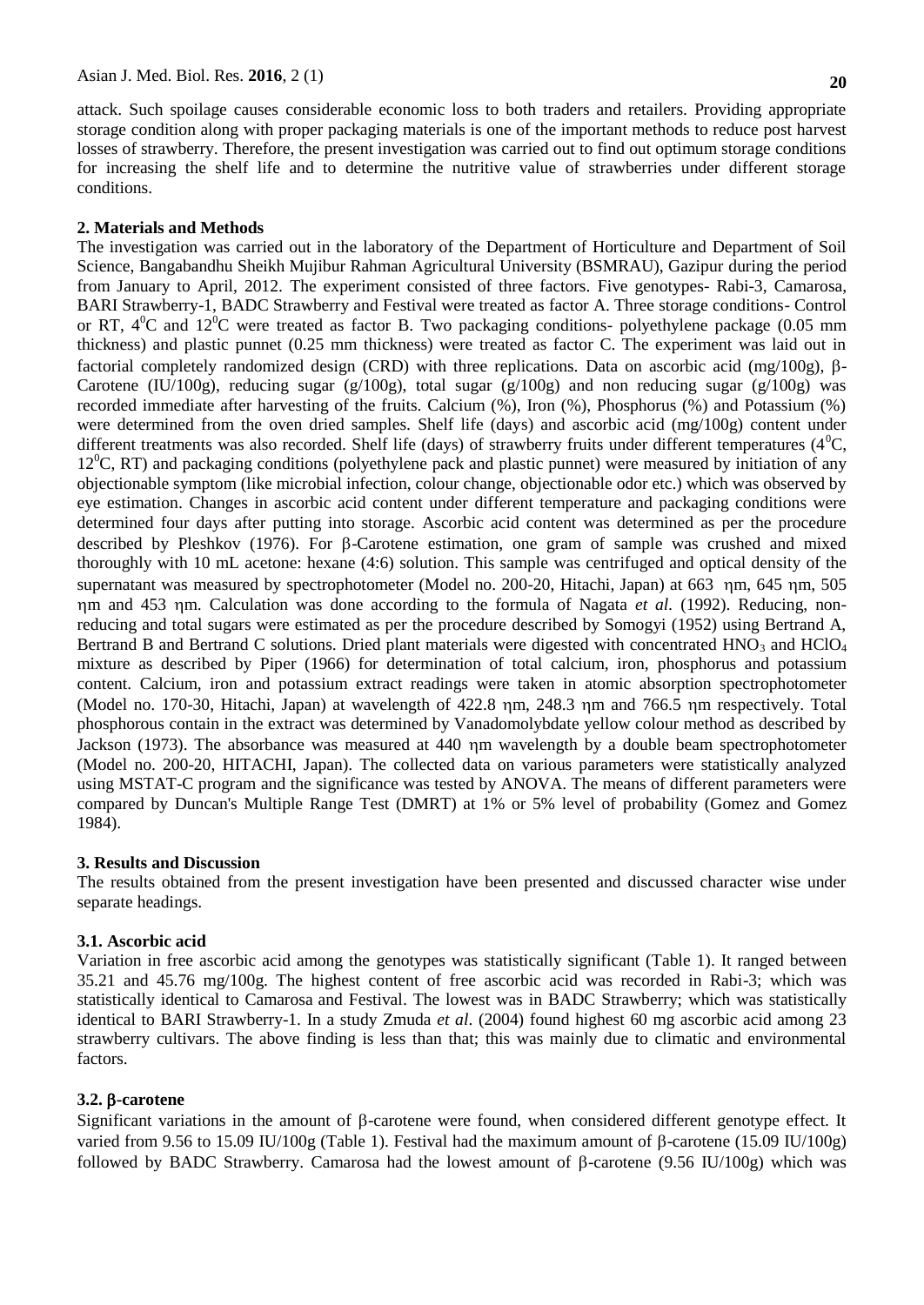statistically identical to BARI Strawberry-1. Variations in  $\beta$ -carotene was mainly due to inherent characteristics of the genotype, climatic and environmental factors.

# **3.3. Reducing sugar**

Amount of reducing sugar content (Table 2) among the genotypes was significant. Highest content (6.373  $g/100g$ ) of reducing sugar was found in Camarosa and the lowest (3.383  $g/100g$ ) was in Festival; which was statistically different to Rabi-3, BARI Strawberry-1 and BADC Strawberry. Skupien (2003) reported that reducing sugar content in strawberry cultivars were 5.99 g/100g. Which was more or less close to the present findings.

| Table 1. Ascorbic acid and $\beta$ -carotene content of freshly harvested strawberries. |
|-----------------------------------------------------------------------------------------|
|                                                                                         |

| <b>Genotypes</b>         | Ascorbic acid (mg/100g) | $\beta$ -carotene (IU/100g) |
|--------------------------|-------------------------|-----------------------------|
| Rabi-3                   | 45.76 a                 | 13.68 ab                    |
| Camarosa                 | 44.73 a                 | 9.56 c                      |
| <b>BARI</b> Strawberry-1 | 36.36 b                 | 9.67c                       |
| <b>BADC</b> Strawberry   | 35.21 b                 | 12.22 b                     |
| Festival                 | 44.00a                  | 15.09a                      |
| Level of Significance    | **                      | **                          |
| CV <sub>%</sub>          | 2.42                    | 6.31                        |

Means bearing same letter(s) in a column do not differ significantly at 1% level of probability by DMRT.

# **3.4. Non reducing sugar**

Non reducing sugar content was significant (Table 2) among the genotypes. Maximum amount (2.947 g/100g) of non reducing sugar was recorded in Festival and the minimum (2.310 g/100g) was in  $V_1$  (Rabi-3) which was statistically different to Camarosa, BARI Strawberry-1 and BADC Strawberry. Skupien (2003) reported that non reducing sugar content in different strawberry cultivars were 1.61  $g/100g$ . The amount of non reducing sugar from the investigation was more; this variation was mainly due to genotype, climate and local environmental conditions.

# **3.5. Total sugar**

Highest amount (8.480 g/100g) of total sugar (Table 2) was found in Camarosa which was statistically identical to Rabi-3, BARI Strawberry-1 and BADC Strawberry. Genotype Festival had the lowest (6.330  $g/100g$ ) total sugar content and was statistically different to all the four genotypes. Variation in total sugar was might be due to climatic and genetic factors. Zmuda *et al*. (2004) and Skupien (2003) reported that total sugar content in different strawberry cultivars ranged from 6.21  $g/100g$  to 7.60  $g/100g$ ; which was more or less close to the present findings.

**Table 2. Sugar content of five strawberry genotypes.**

| <b>Genotypes</b>         | Reducing $(g/100g)$ | Non reducing $(g/100g)$ | Total $(g/100g)$ |
|--------------------------|---------------------|-------------------------|------------------|
| Rabi-3                   | 6.170a              | 2.310c                  | 8.480 a          |
| Camarosa                 | 6.373a              | 2.667 b                 | 9.040a           |
| <b>BARI</b> Strawberry-1 | 6.033a              | 2.677 b                 | 8.710 a          |
| <b>BADC</b> Strawberry   | 6.003a              | 2.700 b                 | 8.703 a          |
| Festival                 | 3.383 b             | 2.947a                  | 6.330 b          |
| Level of Significance    | **                  | *                       | $***$            |
| CV <sub>%</sub>          | 10.07               | 5.09                    | 6.90             |

Means bearing same letter(s) in a column do not differ significantly at 1 or 5% level of probability by DMRT.

### **3.6. Calcium**

Significant variation in calcium content (Table 3) was observed among the genotypes. Highest (0.480%) calcium was found in BADC Strawberry which was statistically similar to Rabi-3 and lowest (0.373%) was in Festival; which was statistically same to the genotypes Camarosa and BARI Strawberry-1.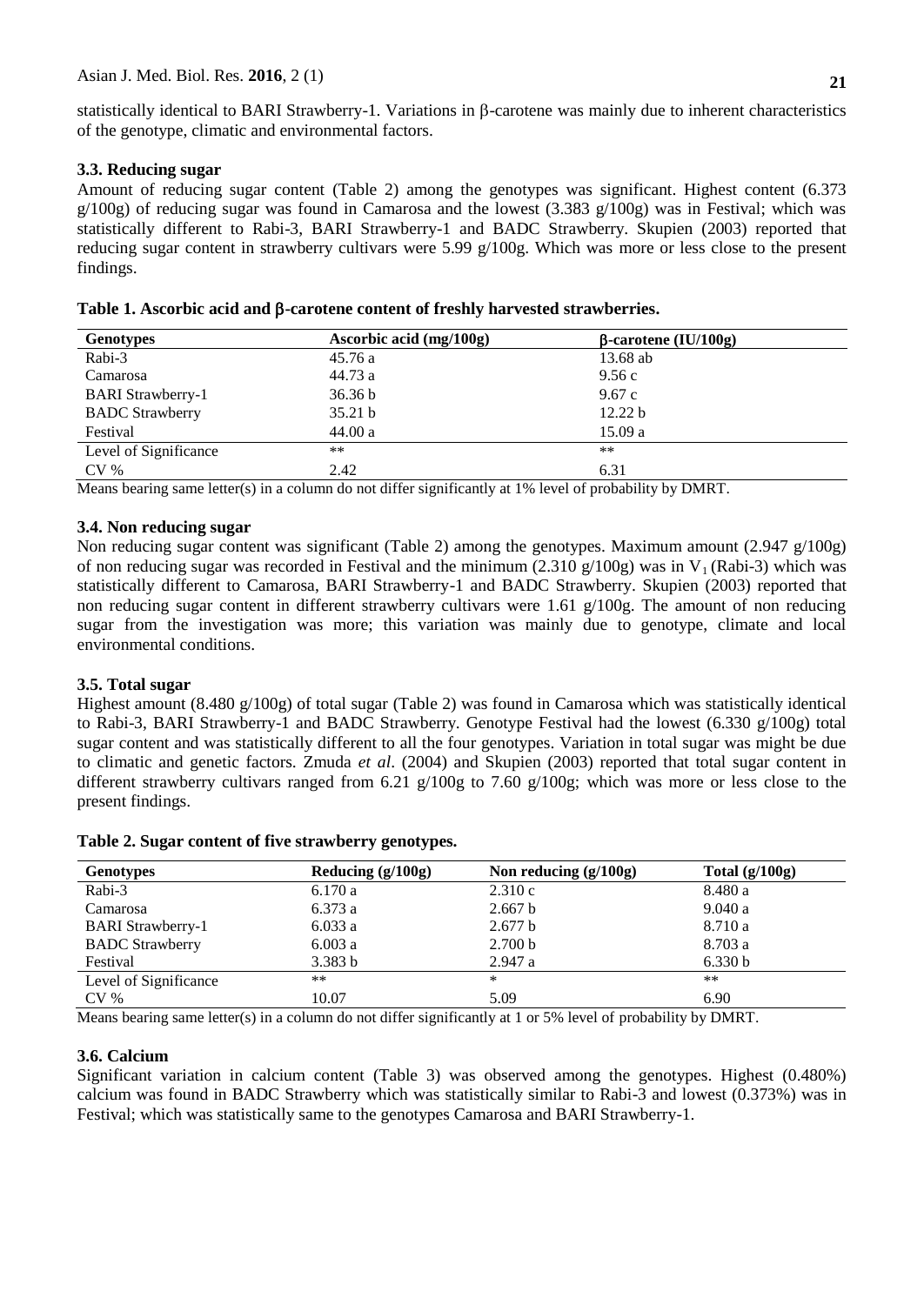# **3.7. Iron**

Differences in iron content (Table 3) were significant. Rabi-3 had the highest (93.50 ppm) iron which was almost equal to (90.95 ppm) Camarosa. BARI Strawberry-1 had the lowest (77.78 ppm) iron content which was statistically similar to the two genotypes BADC Strawberry and Festival.

| <b>Genotypes</b>         | Ca (%)     | Fe (ppm) | $P(\%)$ | $K(\%)$ |
|--------------------------|------------|----------|---------|---------|
| Rabi-3                   | $0.469$ ab | 93.50a   | 0.075 b | 0.835 d |
| Camarosa                 | $0.410$ bc | 90.95a   | 0.072c  | 0.836d  |
| <b>BARI</b> Strawberry-1 | 0.410c     | 77.78 b  | 0.081a  | 0.854a  |
| <b>BADC</b> Strawberry   | 0.480a     | 86.13 ab | 0.081a  | 0.838c  |
| Festival                 | 0.373c     | 82.88 ab | 0.073c  | 0.844 b |
| Level of Significance    | *          | *        | *       | *       |
| CV <sub>%</sub>          | 7.53       | 6.71     | 8.62    | 1.53    |

## **Table 3. Mineral content of five strawberry genotypes.**

Means bearing same letter(s) in a column do not differ significantly at 5% level of probability by DMRT.

## **3.8. Phosphorus**

There was a significant variation in phosphorus content (Table 3) among all the genotypes. It ranged between 0.072% and 0.081%. The maximum content of phosphorus was recorded in BARI Strawberry-1 and BADC Strawberry. The lowest was in Camarosa which was statistically identical to Festival.

# **3.9. Potassium**

Potassium content (Table 3) was also significantly different among the genotypes. Highest amount of potassium (0.854 %) was found in BARI Strawberry-1 followed by Festival and BADC Strawberry. Lowest (0.835 %) was in Rabi-3 which was statistically identical to Camarosa.

Shelf life also differed among the genotypes due to various temperature and packaging conditions (Table 4). Highest shelf life (26.88 days) was obtained at  $4^{\circ}$ C in polyethylene package condition and lowest (4.23 days) was recorded at RT in plastic punnet packaging; which was statistically identical to the polyethylene packaging at RT. Low temperature prolongs and high temperature lowers shelf life. Plastic punnets were unsealed as a result microbial infection, water loss was higher; polyethylene packages were slightly wrapped and thus reduced the water loss and infection; which consequently increased the shelf life. Krivorot and Dris (2002) reported that, packing strawberries in polyethylene bags decreased respiration, maintained quality, and prolonged the shelf life for 20-25 days in different cultivars.

|                       | Shelf life (days)    |                       |  |  |  |  |
|-----------------------|----------------------|-----------------------|--|--|--|--|
| Temperature           | Polyethylene package | <b>Plastic punnet</b> |  |  |  |  |
|                       | 26.88 a              | 18.43 b               |  |  |  |  |
| $12^0C$               | 20.46 <sub>b</sub>   | 11.84c                |  |  |  |  |
| RT                    | 5.83 d               | 4.23d                 |  |  |  |  |
| Level of Significance | $***$                |                       |  |  |  |  |
| CV %                  | 6.98                 |                       |  |  |  |  |

### **Table 4. Shelf life of strawberry genotypes influenced by different temperature and packaging**

Means bearing same letter(s) in a column do not differ significantly at 1 % level of probability by DMRT.

|            |  |  |  |  |  |  | Table 5. Shelf life of strawberry genotypes due to interaction effect of genotype, temperature and |  |
|------------|--|--|--|--|--|--|----------------------------------------------------------------------------------------------------|--|
| packaging. |  |  |  |  |  |  |                                                                                                    |  |

| <b>Genotypes</b>         |                   | Polyethylene package             |                   | <b>Plastic punnet</b> |           |                   |  |  |
|--------------------------|-------------------|----------------------------------|-------------------|-----------------------|-----------|-------------------|--|--|
|                          | $\overline{4}^0C$ | $12^0C$<br>$\mathbf{R}$ <b>T</b> |                   | $4^0$ C               | $12^0C$   | RT                |  |  |
| Rabi-3                   | 14.89 hi          | 14.13 i                          | $4.25 \text{ lm}$ | 15.96 ghi             | 11.46 i   | $4.00 \text{ lm}$ |  |  |
| Camarosa                 | 47.00a            | 29.33 b                          | 6.081             | $19.00 \text{ e}$ f   | 17.00 fgh | 6.001             |  |  |
| <b>BARI</b> Strawberry-1 | 26.33c            | $15.50$ ghi                      | 5.001             | 22.83 d               | 6.501     | 6.50 kl           |  |  |
| <b>BADC</b> Strawberry   | 26.67c            | 28.00 <sub>bc</sub>              | 5.001             | 17.33 e-h             | 6.501     | $2.33 \text{ m}$  |  |  |
| Festival                 | 19.50 e           | 15.33 ghi                        | 8.83k             | $17.00$ fgh           | 17.75 efg | $2.33 \text{ m}$  |  |  |
| Level of Significance    |                   |                                  |                   | $***$                 |           |                   |  |  |
| $CV\%$                   |                   |                                  |                   | 6.98                  |           |                   |  |  |

Means bearing same letter(s) in a column do not differ significantly at 1 % level of probability by DMRT.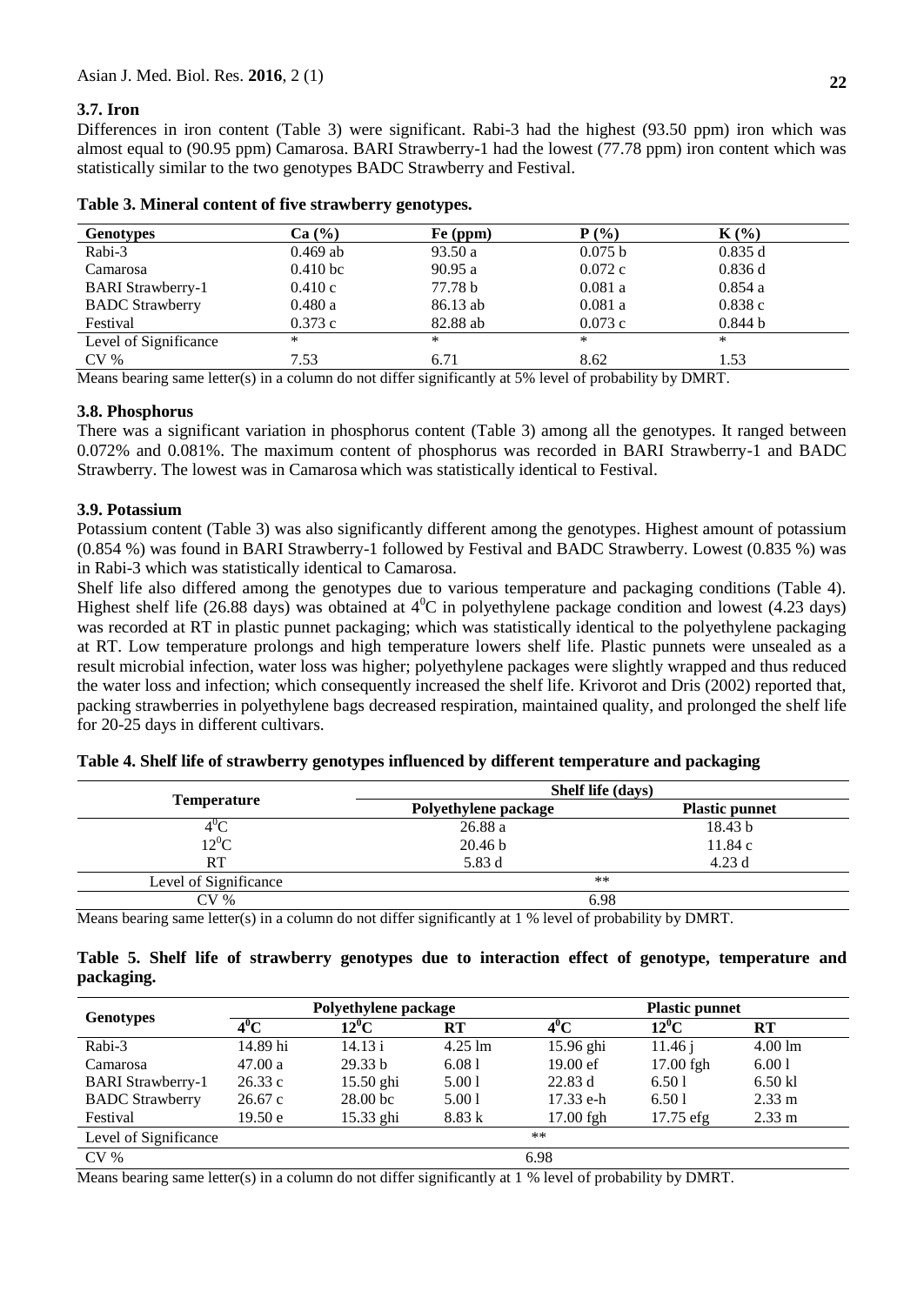Combined effects of genotype, temperature and packaging had a significant variation on the shelf life of different strawberry genotypes (Table 5). Longest (47.00 days) shelf life was obtained by Camarosa; which was statistically larger than other four genotypes at  $4^{\circ}$ C and shortest (4.25 days) was obtained by Rabi-3 under polyethylene packaging; which was statistically similar to BADC Strawberry, BARI Strawberry-1 and Camarosa at RT. On the other hand under plastic punnet packaging, longest (22.83 days) shelf life was also obtained by BARI Strawberry-1; which was statistically greater than any other genotypes at  $4^0C$  and the shortest (2.33 days) shelf life was obtained by the genotypes BADC Strawberry and Festival which was statistically similar to Rabi-3 at RT. The reason of variation in the shelf life was mainly due to inherent genetic characteristics of the genotypes, different temperature and packaging conditions. Rahman and Ahmad (2010) reported that, shelf life (days) of strawberries under RT varied from 1.5 to 3.5 days.

|            |  |  |  |  |  | Table 6. Ascorbic acid content of strawberry genotypes influenced by different temperature and |  |
|------------|--|--|--|--|--|------------------------------------------------------------------------------------------------|--|
| packaging. |  |  |  |  |  |                                                                                                |  |

|                          |                      | Ascorbic acid (mg/100g) content |
|--------------------------|----------------------|---------------------------------|
| Genotype                 | Polyethylene package | <b>Plastic punnet</b>           |
| Rabi-3                   | 32.72 ab             | 30.59 <sub>b</sub>              |
| Camarosa                 | 34.74 a              | $32.49$ ab                      |
| <b>BARI</b> Strawberry-1 | 24.35c               | 22.85 cd                        |
| <b>BADC</b> Strawberry   | 22.55 cd             | 20.65 d                         |
| Festival                 | 35.42 a              | 33.52 a                         |
| Level of Significance    |                      | $***$                           |
| $CV\%$                   |                      | 4.34                            |

Means bearing same letter(s) in a column do not differ significantly at 1% level of probability by DMRT.

Ascorbic acid content among the genotypes differed due to various temperature and packaging conditions (Table 6). Maximum ascorbic acid (38.51 mg/100g) was obtained at  $4^{\circ}$ C in polyethylene packaging condition and minimum (16.66 mg/100g) was recorded at RT in plastic punnet packaging; which was statistically different to the polyethylene and plastic punnet packaging for  $4^{0}C$  and RT. Yamashita *et al.* (1993) reported that ascorbic acid content decreased drastically after transfer to  $30^{\circ}$ C when strawberries were packed with polythene film pouch of thickness 0.03 mm; which more or less supported the above finding.

Combined effects of genotype, temperature and packaging had a significant variation on the ascorbic acid content of different strawberry genotypes (Table 7.). Highest (42.76 mg/100g) ascorbic acid was obtained by Camarosa; which was statistically identical to Rabi-3 and Festival at  $4^0C$  and lowest (12.17 mg/100g) was obtained by BADC Strawberry under polyethylene packaging at RT. On the other hand under plastic punnet packaging, highest (41.75 mg/100g) ascorbic acid was obtained by Festival; which was statistically identical to Camarosa and Rabi-3; and was significantly greater than the other genotypes at  $4^{\circ}$ C. The lowest (10.12) mg/100g) ascorbic acid was obtained by the genotype BADC Strawberry; which was statistically identical to BARI Strawberry-1 at RT. Munbodh and Goburdhun (2001) reported that strawberries stored under non perforated punnets kept at  $0^{\circ}$ C had a lower percentage of weight loss, fruit shriveling and retained vitamin C level. From the above investigation it was found that, the reason of large variation in the ascorbic acid content was mainly due to different temperature and packaging conditions.

**Table 7. Ascorbic acid content of strawberry genotypes due to interaction effect of genotype, temperature and packaging.**

|                           |          | Polyethylene package |                    | <b>Plastic punnet</b> |                       |                   |  |
|---------------------------|----------|----------------------|--------------------|-----------------------|-----------------------|-------------------|--|
| <b>Genotypes</b>          | $4^0C$   | $12^0C$              | $_{\rm RT}$        | $4^0C$                | $12^0C$               | <b>RT</b>         |  |
| Rabi-3                    | 42.44a   | 35.42 bc             | $20.31$ jk         | 41.32 a               | 32.41 cde             | $18.04 \text{ k}$ |  |
| Camarosa                  | 42.76a   | 37.11 b              | $24.35$ fg         | 41.58a                | $35.20 \,\mathrm{bc}$ | $20.68$ ijk       |  |
| <b>BARI</b> Strrawberry-1 | 33.44 cd | $25.76$ fg           | 13.861             | 32.46 cde             | $25.08$ fg            | $11.00 \text{ m}$ |  |
| <b>BADC</b> Strawberry    | 31.74 de | $23.73$ gh           | $12.17 \text{ lm}$ | 30.41 e               | $21.41$ hij           | $10.12 \text{ m}$ |  |
| Festival                  | 42.16a   | 36.96 b              | 27.13 f            | 41.75a                | 35.35 bc              | 23.47 ghi         |  |
| Level of Significance     |          |                      |                    | $**$                  |                       |                   |  |
| $CV\%$                    | 4.34     |                      |                    |                       |                       |                   |  |

Means bearing same letter(s) in a column do not differ significantly at 1 % level of probability by DMRT.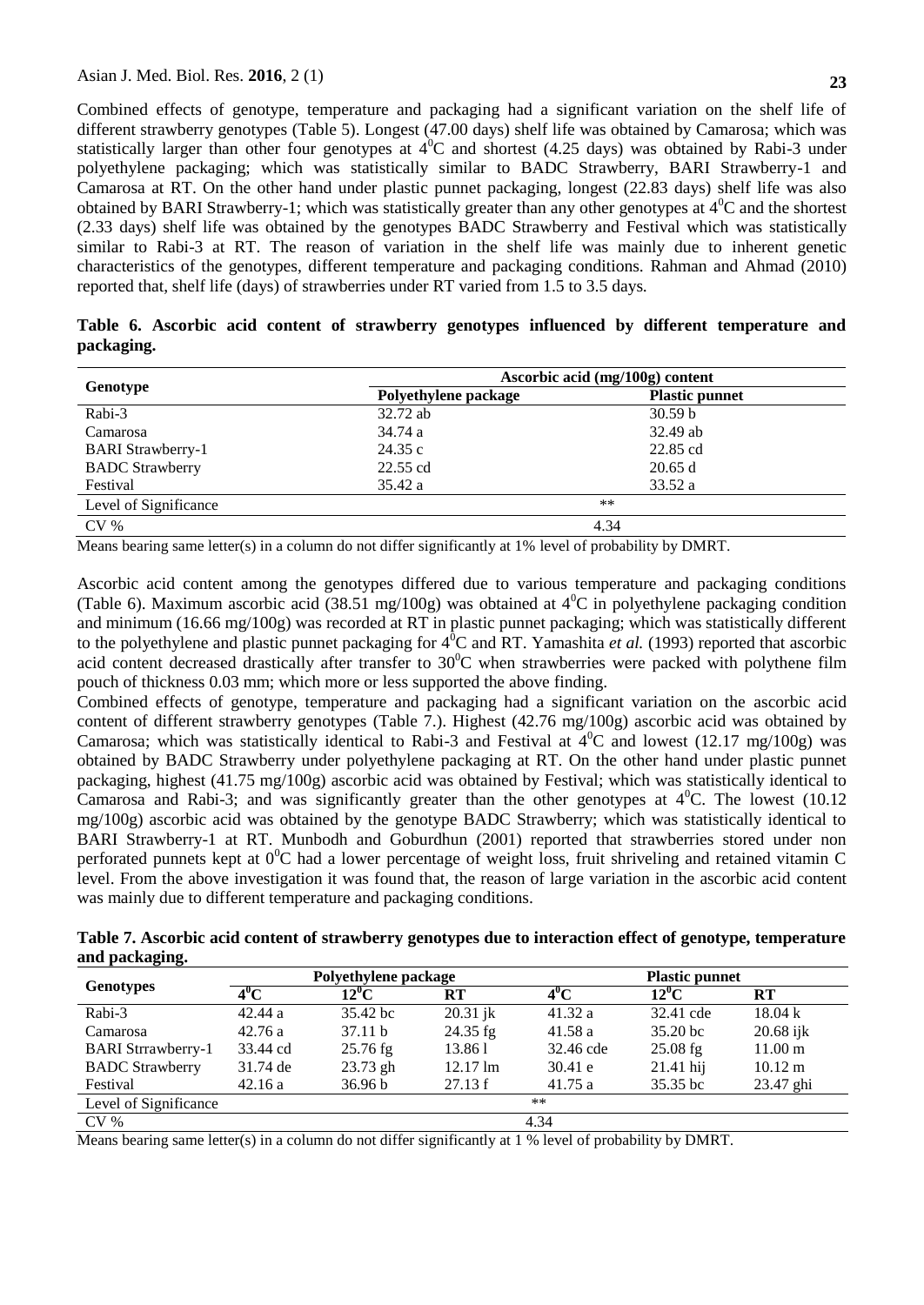## **3.10. Shelf life under different treatments**

Strawberry genotypes had a significant influence on the shelf life of berries (Figure 1). The genotype Camarosa had the longest (20.74 days) shelf life followed by (BADC Strawberry, BARI Strawberry-1 and Festival. Shortest shelf life (10.78 days) was obtained by Rabi-3. This was might be due to the inherent control of the genotypes.

Shelf life was also greatly affected by various temperature treatments. At  $4^{\circ}$ C highest shelf life was 22.65 days; while in RT temperature the shelf life was reduced to 5.03 days (Figure 2). Low temperature reduces respiration, slows the metabolic activity of cells thus  $4^0C$  provided better shelf life. Rahman and Ahmad (2010a) reported that, under room temperature (RT) shelf life ranged between 1.4 to 3.5 days in different strawberry genotypes.



**Figure 1. Shelf life influenced by strawberry genotypes.**



**Figure 2. Shelf life of strawberry genotypes influenced by different temperatures.**

# **3.11. Ascorbic acid content under different treatments**

Strawberry genotypes had a significant influence on the ascorbic acid content of berries (Figure 3). The genotype Festival had the highest (34.47 mg/100g) ascorbic acid followed by Camarosa, Rabi-3 and BARI Strawberry-1. Lowest ascorbic acid (21.60 mg/100g) was obtained by BADC Strawberry. This was might be due to the inherent control of the genotypes.

Ascorbic acid content was also greatly affected by various temperature treatments (Figure 4). At  $4^{\circ}$ C maximum ascorbic acid was 38.01 mg/100g; while in RT temperature the ascorbic acid was reduced to 18.11 mg/100g. Ascorbic acid is a heat sensitive element thus in high temperature it was reduced.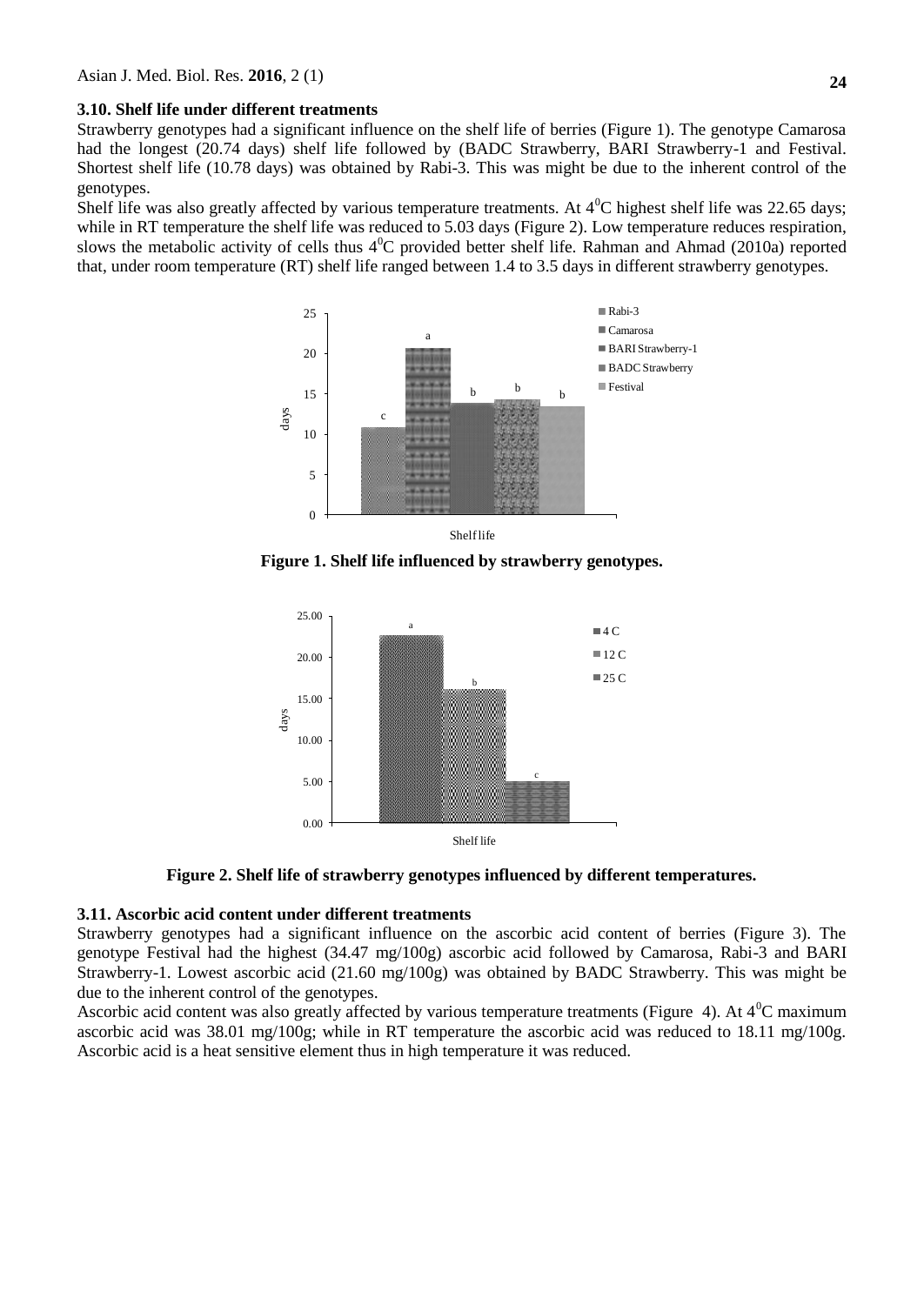

**Figure 3. Ascorbic acid content influenced by strawberry genotypes.**



**Figure 4. Ascorbic acid content of strawberry genotypes influenced by different temperatures.**

### **4. Conclusions**

On the basis of the obtained results, it may be concluded that, nutritional status such as ascorbic acid,  $\beta$ carotene, sugar, calcium, iron, and phosphorus of strawberry varied significantly, this might be due to the genotypic and climatic variations. Potassium content was not influenced by genotypes; it was more or less equal in all cases. Strawberries kept in polyethylene packages at  $4^{\circ}$ C temperature provided maximum shelf life. Percent loss of ascorbic acid is comparatively lower when strawberries are stored at this temperature in polyethylene packaging.

#### **Conflict of interest**

None to declare.

#### **References**

- Anonymous, 2008. Bangladesh: Strawberry Farming Gains Popularity in Northern Region. The New Nation, 12 November, 2008.
- Gomez KA and AA Gomez, 1984. Statistical Procedures for Agricultural Research. (2<sup>nd</sup> Edition). John Willy and Sons, New York. pp. 28-192.
- Jahan N, 2010. Shelf life extension of Strawberry (*Fragaria ananassa*). An unpublished MS Thesis. Department of Horticulture, Bangladesh Agricultural University, Mymensingh-2202. pp. 1-92.
- Krivorot AM and R Dris, 2002. Shelf life and quality changes of strawberry cultivars. Acta. Hortic., 567: 755- 758.
- Munbodh RS and S Goburdhun, 2001. Effect of temperature and packaging on shelf life of two strawberry cultivars (Marquise and Tiobelle). Revue Agricole et Sucriere-de-l'-Ile Maurice. 80/81(3-1/3): 171-178.
- Nagata M, K Dan and I Yamashita, 1992. Simple methods for simultaneous determination of chlorophyll and carotenoiods in tomato. J. Jpn. Soc. Hortic. Sci., 61: 685-687.
- Piper CS, 1966. Soil and Plant Analysis. Hans Publishers, Bombay (Reprint). pp. 368-392.

Pleshkov BP, 1976. Practical works on plant biochemistry. Moscow, Kolos. pp. 236-238.

Rahman L, 2011. Production technology of strawberry in Bangladesh. An unpublished Ph.D. Thesis. Department of Horticulture, Bangabandhu Sheikh Mujibur Rahman Agricultural University, Salna, Gazipur-1706. pp. 1-162.